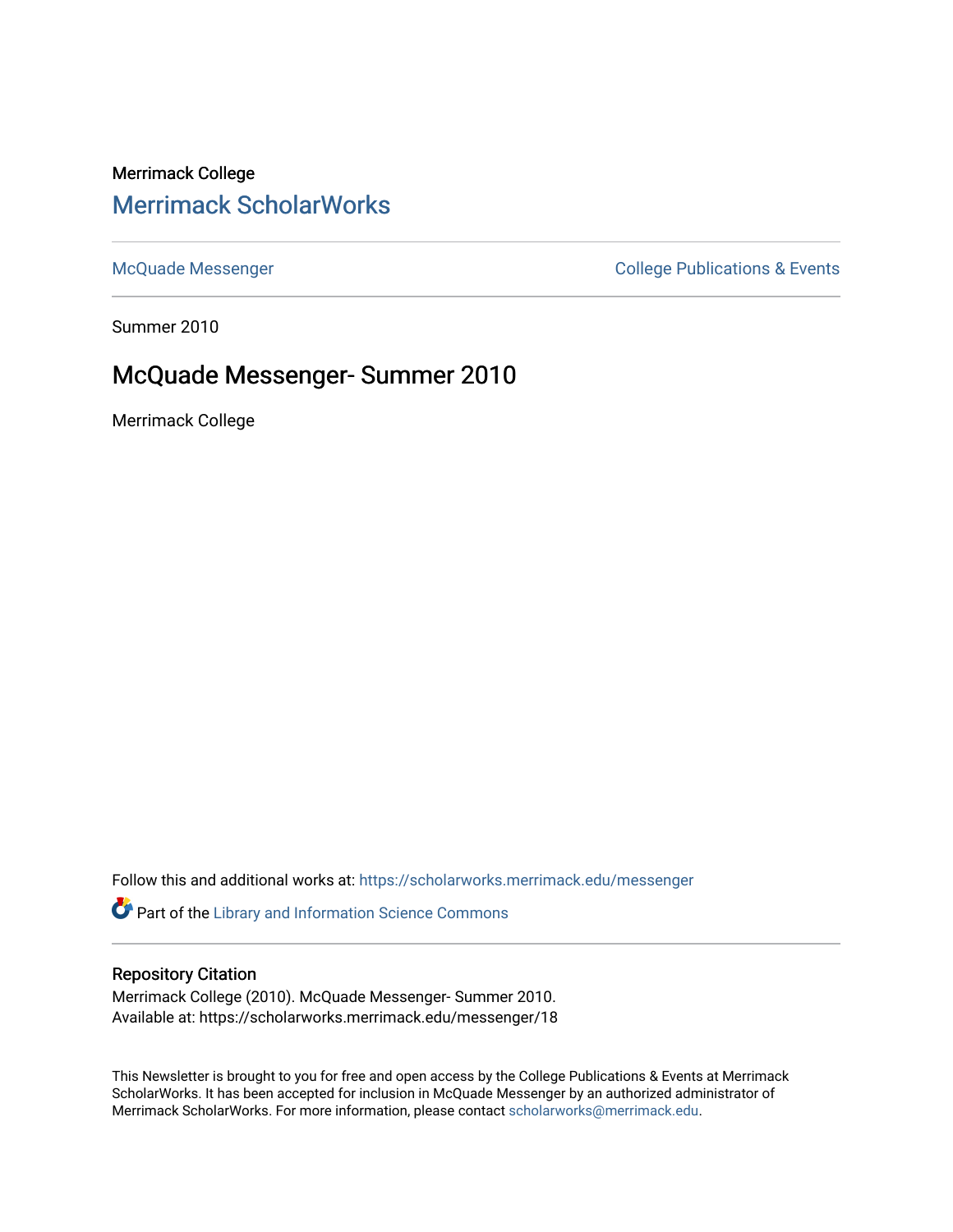**[McQuade Library Home](http://www.noblenet.org/merrimack/)** 

# **McQuade Messenger** Summer 2010



## **From the Director's Desk**

<span id="page-1-0"></span>As I write these words, the campus is in the midst of final exams week and the library is abuzz with studying, research, and group work on final projects and presentations. Opportunities to "de–stress" in the library have included free coffee service and massage stations courtesy of Student Involvement, and Student Involvement also coordinated the first ever "Library Rave" on Monday evening – five quick minutes of music and dancing before settling in for a long night of studying.

Lawrence Students Using Educational Kits These events, like so many library initiatives, succeed because of collaboration. During the past academic year, the library developed new partnerships and continued many already established ones. Our successful [Green Grant](http://server1.noblenet.org/merrimack/green/) was a result of close work with the [Campus Sustainability](http://www.merrimack.edu/academics/science_engineering/Biology/SustainabilityHome/Pages/default.aspx) [Initiative](http://www.merrimack.edu/academics/science_engineering/Biology/SustainabilityHome/Pages/default.aspx) and also the **Biology** department. This grant also enabled us to assist the **[Lawrence](http://www.merrimack.edu/ACADEMICS/ENGAGEDLEARNING/SERVICELEARNING/Pages/LawrenceMathAndSciencePartnership.aspx)** [Math and Science Partnership](http://www.merrimack.edu/ACADEMICS/ENGAGEDLEARNING/SERVICELEARNING/Pages/LawrenceMathAndSciencePartnership.aspx) by lending [Educational Resource Center](http://server1.noblenet.org/merrimack/blog2/) materials to study environmental topics. [Media Instructional Services](http://www.noblenet.org/merrimack/merrimackmediaservices/merrimackmediahome.html) established new collaborations with faculty for the newly formed Mass Communication major in the **Communication Arts & Sciences** department, and continued ongoing partnerships with other academic departments and the [Center for Augustinian Study and Legacy,](http://www.merrimack.edu/academics/CenterAugustinianStudyLegacy/Pages/default.aspx) to name but a few. Information Resources librarians worked with the [Women's and Gender Studies](http://www.merrimack.edu/academics/liberal_arts/WomensGenderStudies/Pages/default.aspx) department to acquire new materials by poet [Joy](http://www.joyharjo.com/Home.html) [Harjo](http://www.joyharjo.com/Home.html) prior to her campus visit this past March, an event co–sponsored by McQuade Library and many other campus departments. And of course, ongoing programs like our Information Literacy Instruction program, the annual Tolle Lege ceremony, and the "Conversations in Teaching and Learning" series all establish and reinforce connections across campus.

These are but a few of the library's collaborations over the past year, and every one of them strengthened the efforts of all who participated. I'm already looking forward to building new partnerships next year, so whether you are a student, faculty member, staff or administrator, please be in touch if you have an idea you would like to discuss.

In the meantime, remember that the library is open all summer, so visit us often if you will be teaching or taking summer courses, or if you are just looking for some good books or DVDs to take along during your summer travels. Packing light? Check out our growing collection of [ebooks and digital](http://overdrive.noblenet.org/) [audiobooks.](http://overdrive.noblenet.org/)

Whatever your plans, I hope you have a wonderful summer with plenty of time for rest, renewal, and fun!  $\sim$  Bridget Rawding

 $|2|$ 

#### **What's Happening?**

#### **SGA donates \$1,000 to purchase DVDs**

The McQuade Library is pleased to announce that SGA, (Student Government Association), gave the library a one–time donation of \$1,000 to purchase DVDs in April 2010! We decided to put a suggestion box at the library circulation desk to solicit suggestions from the students and we received over 50 requests. Many students asked to be notified when the DVDs arrived so they could check them out! We have ordered over 50 DVDs, and some selected titles that have already arrived include: **[Avatar](http://innopac.noblenet.org/record=b2911656), [Crazy Heart,](http://innopac.noblenet.org/record=b2911063) Pirate Radio**, [Sherlock Holmes](http://innopac.noblenet.org/record=b2880468), [An Education,](http://innopac.noblenet.org/record=b2880323) and [Lovely Bones.](http://innopac.noblenet.org/record=b2882219)

All DVDs are free, circulate for 5 days, and are searchable in the library's [online catalog.](http://catalog.noblenet.org/search~S40/)

Many thanks to SGA and Shawn DeVeau, Dean of Students, for this generous donation!

**What's New?**

#### **Merrimack College uses** *Smugmug* **for Photography Archive**

Media Instructional Services has started a Merrimack College Photography Archive, which is intended to serve as a high– quality, selective collection of Merrimack College photographs and images for students, alumni, parents and friends. So far the site has been populated with photographs from Father Jim's 80th birthday party, experiential learning trips (including [Pellegrinaggio](http://www.merrimack.edu/academics/CenterAugustinianStudyLegacy/Pellegrinaggio/Pages/default.aspx)), campus landscapes, McQuade Library *Read* posters, and images from the college archives and yearbooks. To check out what's available visit: [www.merrimack.smugmug.com.](http://www.merrimack.smugmug.com/)

**Integrated Search Trial extended through June 30**

http://www.noblenet.org/merrimack/newsletter/summer2010\_newsletter.html[7/15/2014 3:10:36 PM]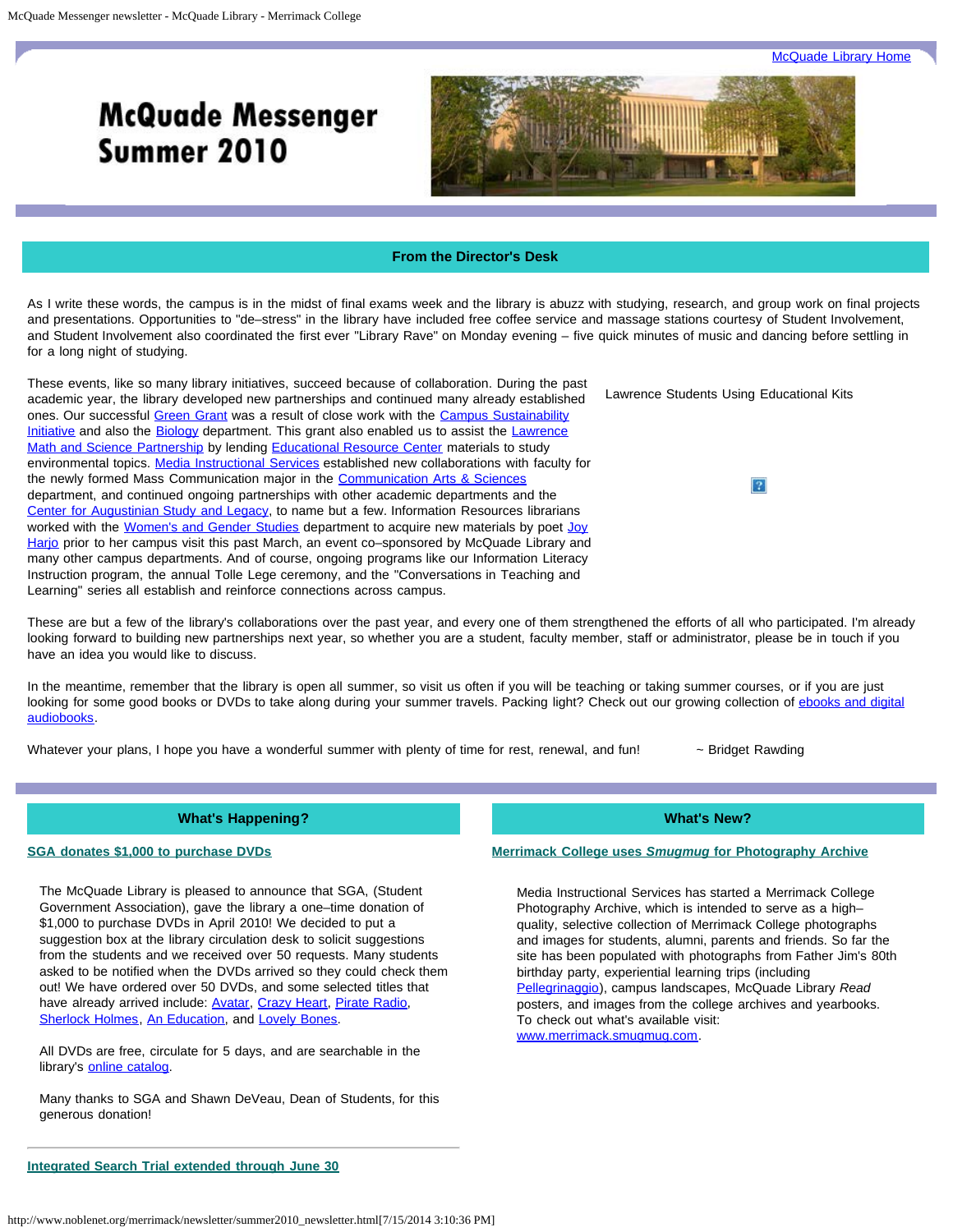It's not too late! Help us evaluate **Integrated Search** from *EBSCO*. This service allows you to search multiple databases simultaneously. For example, you could search a history topic in "Historical Abstracts", "JSTOR", and the "Library Catalog" all at once.

#### *More results, with fewer searches.*

Choose from one of the pre–selected groupings below, or roll your own at the [database selection page.](http://proxy3.noblenet.org/login?url=http://search.ebscohost.com/login.aspx?authtype=ip,uid&profile=ehis)

Let us know what you think! Comment [here,](mailto:kathryn.geoffrionscannell@merrimack.edu) [IM](http://www.noblenet.org/merrimack/contact.htm) us, or [email a](mailto:merref@noblenet.org) [librarian](mailto:merref@noblenet.org).

| <b>Integrated Search Topics</b>  |                               |  |
|----------------------------------|-------------------------------|--|
| <b>News</b>                      | Reference                     |  |
| <b>Education</b>                 | <b>Health</b>                 |  |
| <b>History</b>                   | <b>International Business</b> |  |
| Literature                       | <b>Religion</b>               |  |
| <b>Social Science/Psychology</b> | Sustainability/Environment    |  |

#### **How Green is McQuade Library?**

Through a "How Green Is My Library" mini–grant, McQuade Library continues to promote environmental literacy by acquiring green resources and sponsoring various programs:

• The [Lawrence Math and Science Partnership](http://www.merrimack.edu/ACADEMICS/ENGAGEDLEARNING/SERVICELEARNING/Pages/LawrenceMathAndSciencePartnership.aspx) is an after-school program in which Merrimack students visit sites and engage middle school children in hands–on enrichment activities. This year all the activities were built around a "Healthy Environment" theme. McQuade Library partnered with the [Stevens Service Learning](http://www.merrimack.edu/academics/EngagedLearning/ServiceLearning/Stevens/Pages/default.aspx) [Center](http://www.merrimack.edu/academics/EngagedLearning/ServiceLearning/Stevens/Pages/default.aspx) to offer resources to support this program.

In April, Merrimack students used "Investigating Groundwater Concepts" kits to teach Lawrence students to examine groundwater movement and contamination. "Reduce, Re–Use, Recycle: Plastics Identification" kits helped make these students "plastic literate" and everyone enjoyed playing a recycling game. Additional resources designed to help teachers integrate environmental education into their classrooms are housed in McQuade Library's [Educational Resources Collection](http://server1.noblenet.org/merrimack/blog2/).

On Wednesday, April 14th, over 100 Merrimack College faculty, students, and staff attended [Dyan](http://www.noblenet.org/merrimack/green/2010/03/the-penguin-lady/) [deNapoli's "Penguin Rescue!"](http://www.noblenet.org/merrimack/green/2010/03/the-penguin-lady/) program and heard the amazing story of the world's largest rescue of oiled wildlife. During this program, students learned how to protect the environment and help save animals, just in time for Earth Day.

Diane deNapoli

McQuade Library provided resources for the [Campus Sustainability Initiative's](http://www.merrimack.edu/academics/science_engineering/Biology/SustainabilityHome/Pages/default.aspx) Blue, Gold, and Green Environmental Festival. Films such as *[Food Inc.](http://innopac.noblenet.org/record=b2753478)*, *[Heat](http://innopac.noblenet.org/record=b2686211)*, *[Trashed!](http://innopac.noblenet.org/record=b2758224)* and others were shown in various locations throughout the successful three day festival. A sampling of McQuade Library's



#### **Congratulations, You Are About to Graduate From a Terrific College! Now What?**

If you have secured a job or admission to a graduate program in your chosen field, kudos to you! If you, like many of your peers here and at other colleges, are about to embark on a job search, remember wherever you are the library can be a great resource. Whether you need to research an industry, develop a targeted list of companies to contact or the most up–to–date information for an interview tomorrow morning, the library is a wise stop on the road to your first job.

Titles like *What Color is Your Parachute*, the *Knock'em Dead* series by Martin Yate, *The Everything Practice Interview Book; Occupational Outlook Handbook*, along with titles, *The Twitter Job Search Guide* and *I'm On LinkedIn, Now What?* that help you optimize social networking sites and books to identify graduate programs or prepare for admissions and licensing exams, **GRE**, **LSAT** are all in our collection.

Use the search strategies you learned here to mine our databases to find current information on a company, firm, agency or potential interviewer.

There are many excellent career resources on the Web, especially the resources made available by [Merrimack's Career](http://warrior.merrimack.edu/career_center/Pages/default.aspx) [Center.](http://warrior.merrimack.edu/career_center/Pages/default.aspx) Dont't forget to check them out.

#### *Who's hot right now?*

- Dan Demaio Newton, *Director of Strategy and Business Development* at **Monster Government Solutions** has his own blog: <http://demaionewton.wordpress.com/>, and a web site: <http://www.betterjobsfaster.org/>.
- Diane Darling, author of *The Networking Survival Guide* (2nd ed. McGraw Hill, 2010) has a terrific site, [http://www.effectivenetworking.com](http://www.effectivenetworking.com/) that even has a step—by–step diagram on "How To Work A Room".

Good luck on your road to success!

A collection of career and job hunting resources is on display in the Roddy Reference Room of the McQuade Library through commencement.

## **McQuade Library on Facebook**

#### **Become a Fan of the Library!**

**Find us on Facebook**